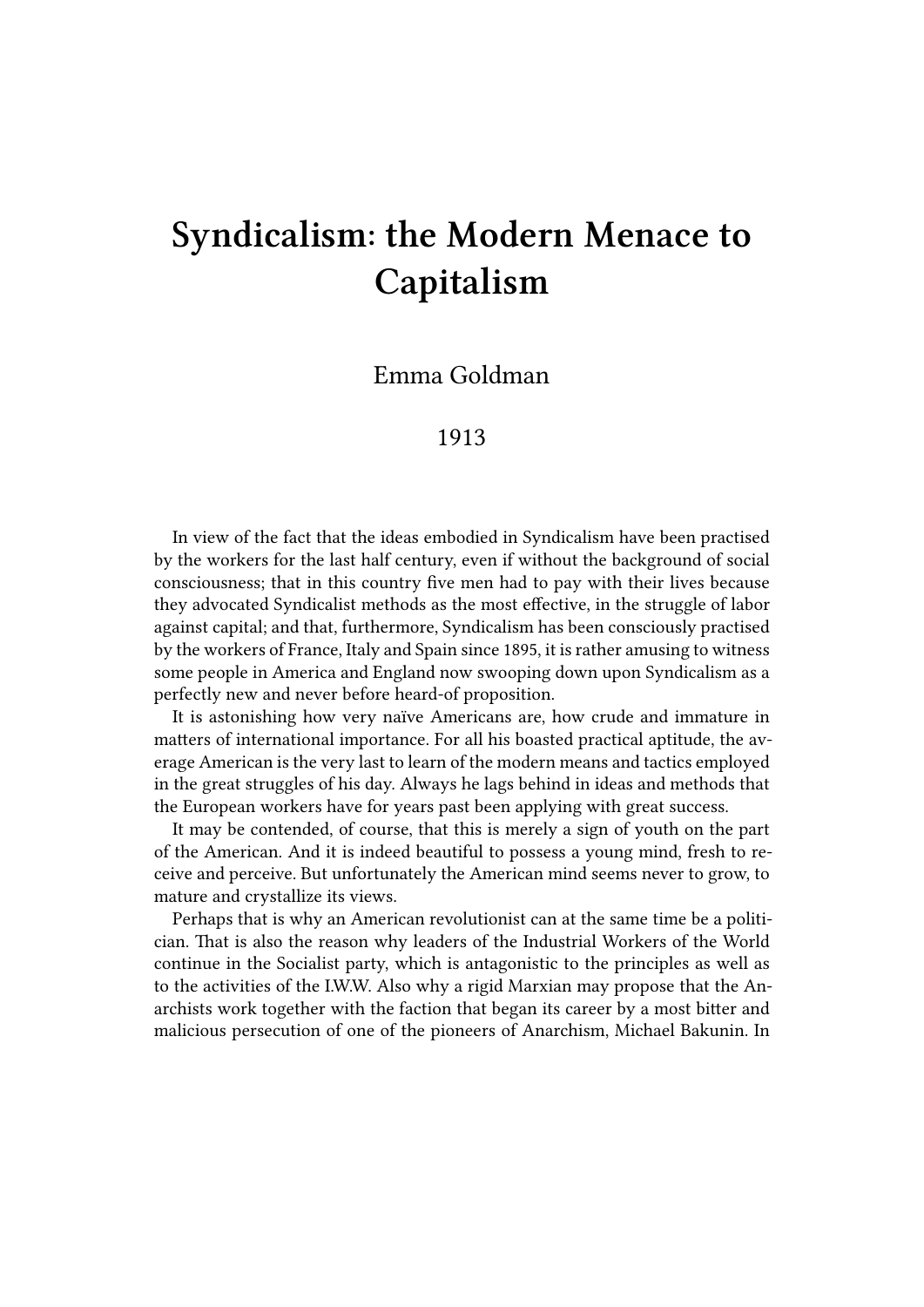short, to the indefinite, uncertain mind of the American radical the most contradictory ideas and methods are possible. The result is a sad chaos in the radical movement, a sort of intellectual hash, which has neither taste nor character.

Just at present Syndicalism is the pastime of a great many Americans, so-called intellectuals. Not that they know anything about it, except that some great authorities — Sorel, Lagardelle, Berth and others — stand for it: because the American needs the seal of authority, or he would not accept an idea, no matter how true and valuable it might be.

Our bourgeois magazines are full of dissertations on Syndicalism. One of our most conservative colleges has even gone to the extent of publishing a work of one of its students on the subject, which has the approval of a professor. And all this, not because Syndicalism is a force and is being successfully practised by the workers of Europe, but because  $-$  as I said before  $-$  it has official authoritative sanction.

As if Syndicalism had been discovered by the philosophy of Bergson or the theoretic discourses of Sorel and Berth, and had not existed and lived among the workers long before these men wrote about it. The feature which distinguishes Syndicalism from most philosophies is that it represents the revolutionary philosophy of labor conceived and born in the actual struggle and experience of the workers themselves — not in universities, colleges, libraries, or in the brain of some scientists. *The revolutionary philosophy of labor,* that is the true and vital meaning of Syndicalism.

Already as far back as 1848 a large section of the workers realized the utter futility of political activity as a means of helping them in their economic struggle. At that time already the demand went forth for direct economic measures, as against the useless waste of energy along political lines. This was the case not only in France, but even prior to that in England, where Robert Owen, the true revolutionary Socialist, propagated similar ideas.

After years of agitation and experiment the idea was incorporated by the first convention of the i*nternationale,* in 1867, in the resolution that the economic emancipation of the workers must be the principal aim of all revolutionists, to which everything else is to be subordinated.

In fact, it was this determined radical stand which eventually brought about the split in the revolutionary movement of that day, and its division into two factions: the one, under Marx and Engels, aiming at political conquest; the other, under Bakunin and the Latin workers, forging ahead along industrial and Syndicalist lines. The further development of those two wings is familiar to every thinking man and woman: the one has gradually centralized into a huge machine, with the sole purpose of conquering political power within the existing capitalist State; the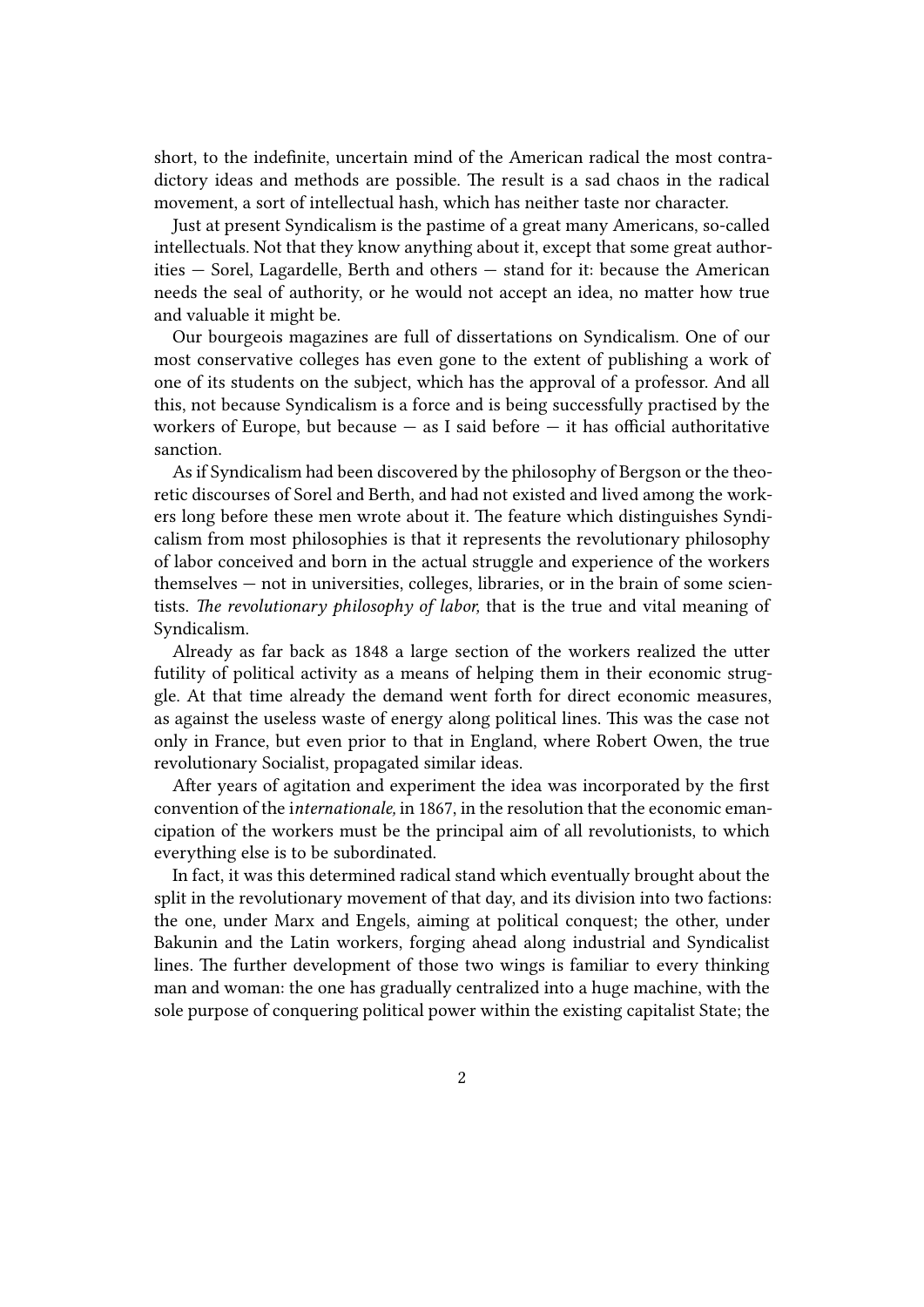other is becoming an ever more vital revolutionary factor, dreaded by the enemy as the greatest menace to its rule.

It was in the year 1900 while a delegate to the Anarchist Congress in Paris, that I first came in contact with Syndicalism in operation. The Anarchist press had been discussing the subject for years prior to that; therefore we Anarchists knew something about Syndicalism. But those of us who lived in America had to content themselves with the theoretic side of it.

In 1900, however, I saw its effect upon labor in France: the strength, the enthusiasm and hope with which Syndicalism inspired the workers. It was also my good fortune to learn of the man who more than anyone else had directed Syndicalism into definite working channels, Fernand Pelloutier. Unfortunately, I could not meet this remarkable young man, as he was at that time already very ill with cancer. But wherever I went, with whomever I spoke, the love and devotion for Pelloutier was wonderful, all agreeing that it was he who had gathered the discontented forces in the French labor movement and imbued them with new life and a new purpose, that of Syndicalism.

On my return to America I immediately began to propagate Syndicalist ideas, especially Direct Action and the General Strike. But it was like talking to the Rocky Mountains — no understanding, even among the more radical elements, and complete indifference in labor ranks.

In 1907 I went as a delegate to the Anarchist Congress at Amsterdam and, while in Paris, met the most active Syndicalists in the *Confédération Générale an Travail:* Pouget, Delesalle, Monatte, and many others. More than that, I had the opportunity to see Syndicalism in daily operation, in its most constructive and inspiring forms.

I allude to this, to indicate that my knowledge of Syndicalism does not come from Sorel, Lagardelle, or Berth, but from actual contact with and observation of the tremendous work carried on by the workers of Paris within the ranks of the *Confédération.* It would require a volume to explain in detail what Syndicalism is doing for the French workers. In the American press you read only of its resistive methods, of strikes and sabotage, of the conflicts of labor with capital. These are no doubt very important matters, and yet the chief value of Syndicalism lies much deeper. It lies in the constructive and educational effect upon the life and thought of the masses.

The fundamental difference between Syndicalism and the old trade union methods is this: while the old trade unions, without exception, move within the wage system and capitalism, recognizing the latter as inevitable, Syndicalism repudiates and condemns present industrial arrangements as unjust and criminal, and holds out no hope to the worker for lasting results from this system.

Of course Syndicalism, like the old trade unions, fights for immediate gains, but it is not stupid enough to pretend that labor can expect humane conditions from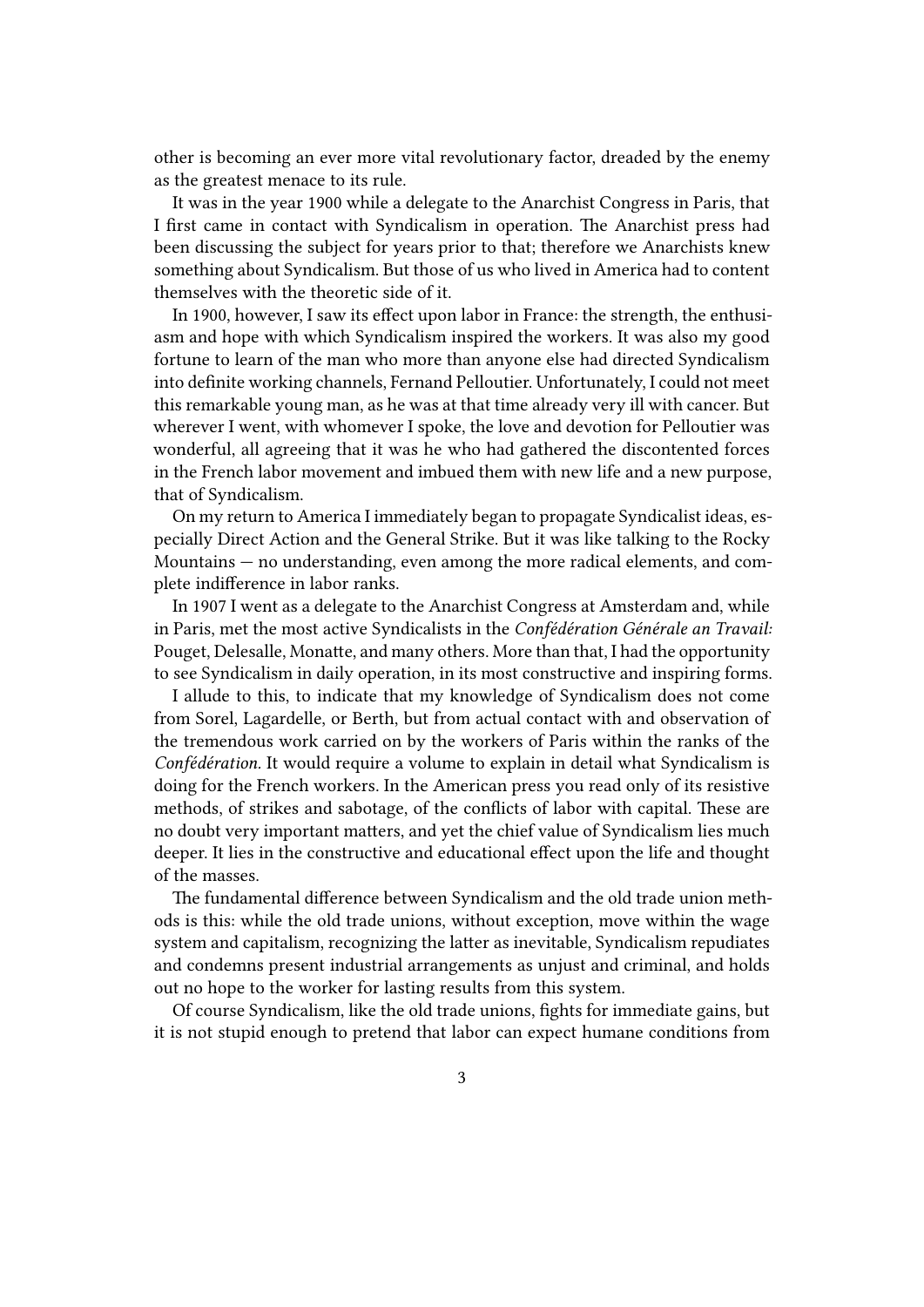inhuman economic arrangements in society. Thus it merely wrests from the enemy what it can force him to yield; on the whole, however, Syndicalism aims at, and concentrates its energies upon, the complete overthrow of the wage system. Indeed, Syndicalism goes further: it aims to liberate labor from every institution that has not for its object the free development of production for the benefit of all humanity. In short, the ultimate purpose of Syndicalism is to reconstruct society from its present centralized, authoritative and brutal state to one based upon the free, federated grouping of the workers along lines of economic and social liberty.

With this object in view, Syndicalism works in two directions: first, by undermining the existing institutions; secondly, by developing and educating the workers and cultivating their spirit of solidarity, to prepare them for a full, free life, when capitalism shall have been abolished.

Syndicalism is, in essence, the economic expression of Anarchism. That circumstance accounts for the presence of so many Anarchists in the Syndicalist movement. Like Anarchism, Syndicalism prepares the workers along direct economic lines, as conscious factors in the great struggles of to-day, as well as conscious factors in the task of reconstructing society along autonomous industrial lines, as against the paralyzing spirit of centralization with its bureaucratic machinery of corruption, inherent in all political parties.

Realizing that the diametrically opposed interests of capital and labor can never be reconciled, Syndicalism must needs repudiate the old rusticated, worn-out methods of trade unionism, and declare for an open war against the capitalist régime, as well as against every institution which to-day supports and protects capitalism.

As a logical sequence Syndicalism, in its daily warfare against capitalism, rejects the contract system, because it does not consider labor and capital equals, hence cannot consent to an agreement which the one has the power to break, while the other must submit to without redress.

For similar reasons Syndicalism rejects negotiations in labor disputes, because such a procedure serves only to give the enemy time to prepare his end of the fight, thus defeating the very object the workers set out to accomplish. Also, Syndicalism stands for spontaneity, both as a preserver of the fighting strength of labor and also because it takes the enemy unawares, hence compels him to a speedy settlement or causes him great loss.

Syndicalism objects to a large union treasury, because money is as corrupting an element in the ranks of labor as it is in those of capitalism. We in America know this to be only too true. If the labor movement in this country were not backed by such large funds, it would not be as conservative as it is, nor would the leaders be so readily corrupted. However, the main reason for the opposition of Syndicalism to large treasuries consists in the fact that they create class distinctions and jealousies within the ranks of labor, so detrimental to the spirit of solidarity.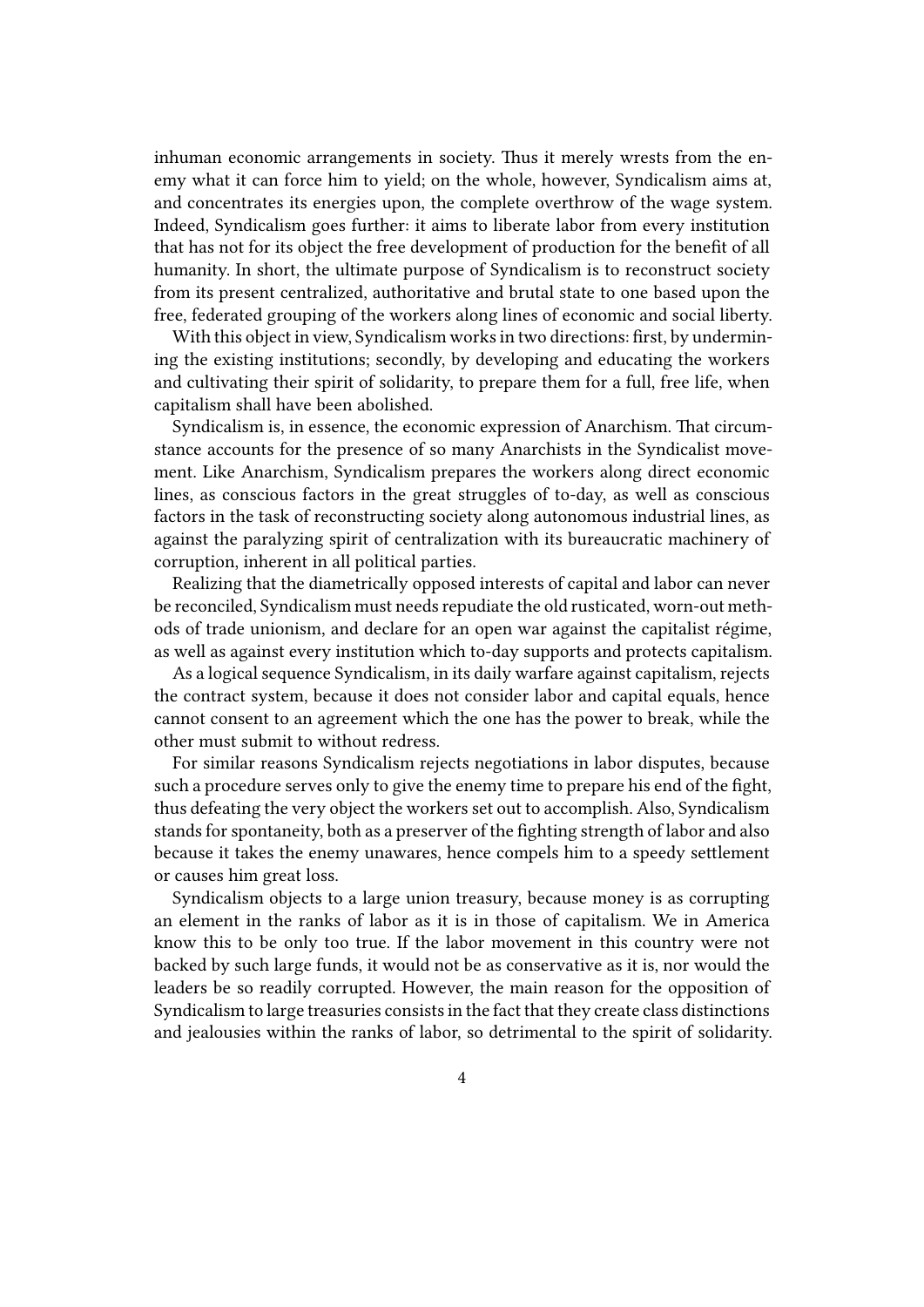The worker whose organization has a large purse considers himself superior to his poorer brother, just as he regards himself better than the man who earns fifty cents less per day.

The chief ethical value of Syndicalism consists in the stress it lays upon the necessity of labor getting rid of the element of dissension, parasitism and corruption in its ranks. It seeks to cultivate devotion, solidarity and enthusiasm, which are far more essential and vital in the economic struggle than money.

As I have already stated, Syndicalism has grown out of the disappointment of the workers with politics and parliamentary methods. In the course of its development Syndicalism has learned to see in the State — with its mouthpiece, the representative system  $-$  one of the strongest supports of capitalism; just as it has learned that the army and the church are the chief pillars of the State. It is therefore that Syndicalism has turned its back upon parliamentarism and political machines, and has set its face toward the economic arena wherein alone gladiator Labor can meet his foe successfully.

Historic experience sustains the Synclicalists in their uncompromising opposition to parliamentarism. Many had entered political life and, unwilling to be corrupted by the atmosphere, withdrew from office, to devote themselves to the economic struggle — Proudhon, the Dutch revolutionist Nieuwenhuis, John Most and numerous others. While those who remained in the parliamentary quagmire ended by betraying their trust, without having gained anything for labor. But it is unnecessary to discuss here political history. Suffice to say that Syndicalists are anti-parlarnentarians as a result of bitter experience

Equally so has experience determined their anti-military attitude. Time and again has the army been used to shoot down strikers and to inculcate the sickening idea of patriotism, for the purpose of dividing the workers against themselves and helping the masters to the spoils. The inroads that Syndicalist agitation has made into the superstition of patriotism are evident from the dread of the ruling class for the loyalty of the army, and the rigid persecution of the anti-militarists. Naturailly — for the ruling class realizes much better than the workers that when the soldiers will refuse to obey their superiors, the whole system of capitalism will be doomed.

Indeed, why should the workers sacrifice their children that the latter may be used to shoot their own parents? Therefore Syndicalism is not merely logical in its anti-military agitation; it is most practical and far-reaching, inasmuch as it robs the enemy of his strongest weapon against labor.

Now, as to the methods employed by Syndicalism — Direct Action, Sabotage, and the General Strike.

*DIRECT ACTION. — Conscious individual or collective effort to protest against, or remedy social conditions through the systematic assertion of the economic power of the workers.*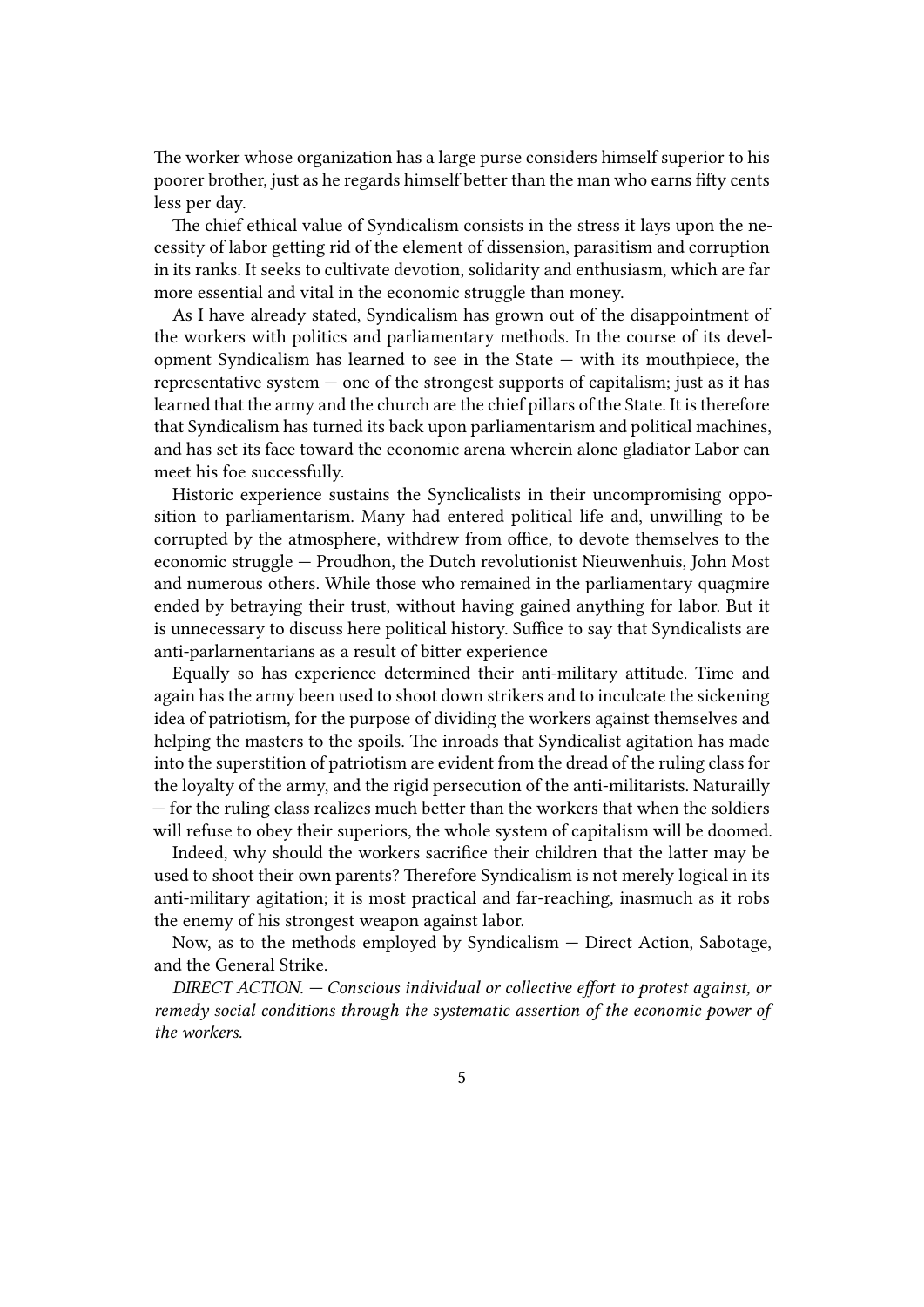Sabotage has been decried as criminal, even by so-called revolutionary Socialists. Of course, if you believe that property, which excludes the producer from its use, is justifiable, then sabotage is indeed a crime. But unless a Socialist continues to be under the influence of our bourgeois morality  $-$  a morality which enables the few to monopolize the earth at the expense of the many  $-$  he cannot consistently maintain that capitalist property is inviolate. Sabotage undermines this form of private possession. Can it therefore be considered criminal? On the contrary, it is ethical in the best sense, since it helps society to get rid of its worst foe, the most detrimental factor of social life.

Sabotage is mainly concerned with obstructing, by every possible method, the regular process of production, thereby demonstrating the determination of the workers to give according to what they receive, and no more. For instance, at the time of the French railroad strike of 1910 perishable goods were sent in slow trains, or in an opposite direction from the one intended. Who but the most ordinary philistine will call that a crime? If the railway men themselves go hungry, and the "innocent" public has not enough feeling of solidarity to insist that these men should get enough to live on, the public has forfeited the sympathy of the strikers and must take the consequences.

Another form of sabotage consisted, during this strike, in placing heavy boxes on goods marked "Handle with care," cut glass and china and precious wines. From the standpoint of the law this may have been a crime but from the standpoint of common humanity it was a very sensible thing. The same is true of disarranging a loom in a weaving mill, or living up to the letter of the law with all its red tape, as the Italian railway men did, thereby causing confusion in the railway service. In other words, sabotage is merely a weapon of defense in the industrial warfare, which is the more effective because it touches capitalism in its most vital spot, the pocket.

By the General Strike, Syndicalism means a stoppage of work, the cessation of labor. Nor need such a strike be postponed until all the workers of a particular place or country are ready for it. As has been pointed out by Pelloutier, Pouget, as well as others, and particularly by recent events in England, the General Strike may be started by one industry and exert a tremendous force. It is as if one man suddenly raised the cry "Stop the thief!" Immediately others will take up the cry, till the air rings with it. The General Strike, initiated by one determined organization, by one industry or by a small, conscious minority among the workers, is the industrial cry of "Stop the thief," which is soon taken up by many other industries, spreading like wildfire in a very, short time.

One of the objections of politicians to the General Strike is that the workers also would suffer for the necessaries of life. In the first place, the workers are past masters in going hungry; secondly, it is certain that a General Strike is surer of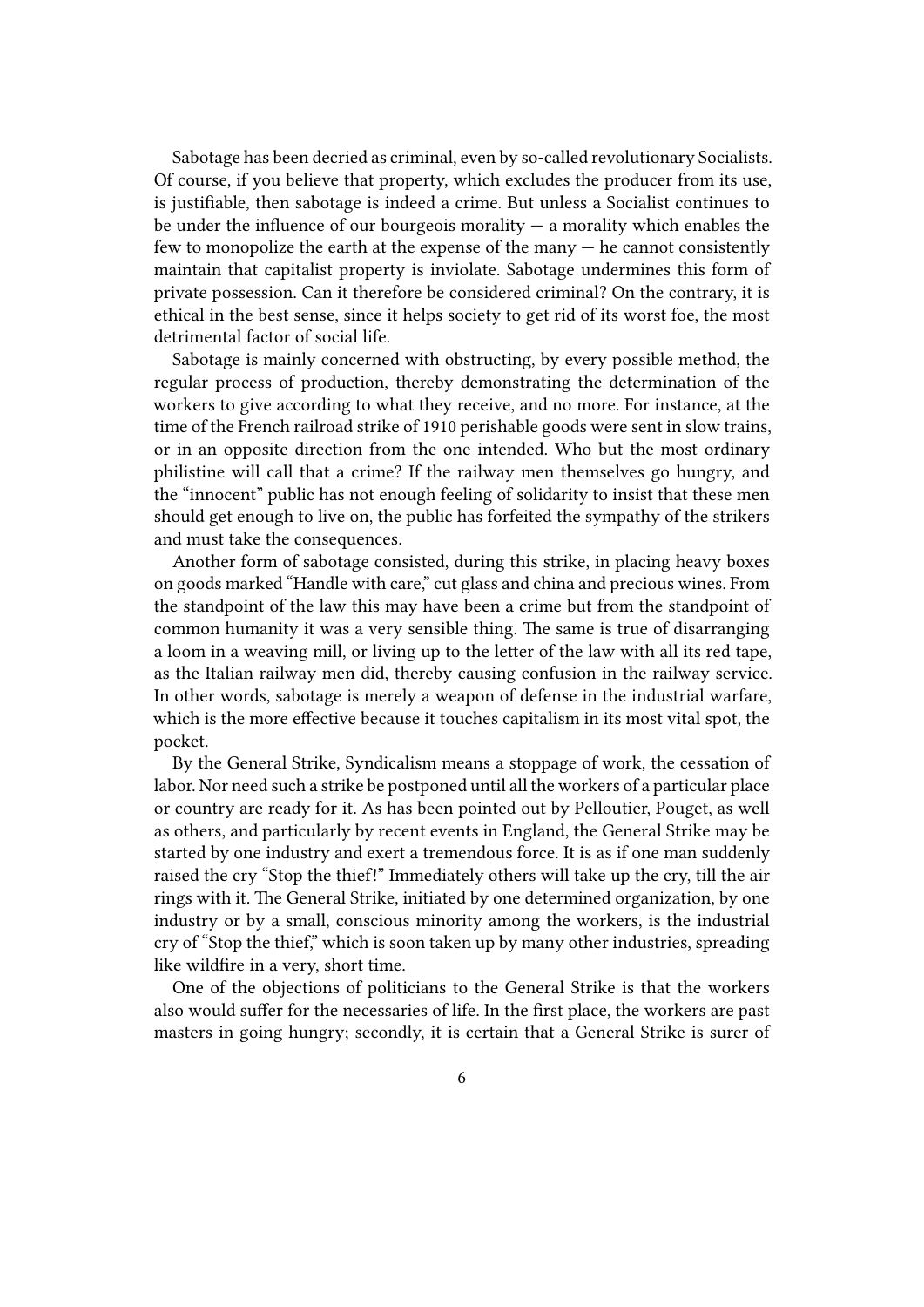prompt settlement than an ordinary strike. Witness the transport and miner strikes in England: how quickly the lords of State and capital were forced to make peace! Besides, Syndicalism recognizes the right of the producers to the things which they have created; namely, the right of the workers to help themselves if the strike does not meet with speedy settlement.

When Sorel maintains that the General Strike is an inspiration necessary for the people to give their life meaning, he is expressing a thought which the Anarchists have never tired of emphasizing. Yet I do not hold with Sorel that the General Strike is a "social myth," that may never be realized. I think that the General Strike will become a fact the moment labor understands its full value — its destructive as well as constructive value, as indeed many workers all over the world are beginning to realize.

These ideas and methods of Syndicalism some may consider entirely negative, though they are far from it in their effect upon society to-day. But Syndicalism has also a directly positive aspect. In fact, much more time and effort is being devoted to that phase than to the others. Various forms of Syndicalist activity are designed to prepare the workers, even within present social and industrial conditions, for the life of a new and better society. To that end the masses are trained in the spirit of mutual aid and brotherhood, their initiative and self-reliance developed, and an *esprit de corps* maintained whose very soul is solidarity of purpose and the community of interests of the international proletariat.

Chief among these activities are the *mutualitées,* or mutual aid societies, established by the French Syndicalists. Their object is, foremost, to secure work for unemployed members, and to further that spirit of mutual assistance which rests upon the consciousness of labor's identity of interests throughout the world.

In his "The Labor Movement in France," Mr. L. Levine states that during the year 1902 over 74,000 workers, out of a total of 99,000 applicants, were provided with work by these societies, without being compelled to submit to the extortion of the employment bureau sharks.

These latter are a source of the deepest degradation, as well as of most shameless exploitation, of the worker. Especially does it hold true of America, where the employment agencies are in many cases also masked detective agencies, supplying workers in need of employment to strike regions, under false promises of steady, remunerative employment.

The French *Confédération* had long realized the vicious rôle of employment agencies as leeches upon the jobless worker and nurseries of scabbery. By the threat of a General Strike the French Syndicalists forced the government to abolish the employment bureau sharks, and the workers' own *mutualitées* have almost entirely superseded them, to the great economic and moral advantage of labor.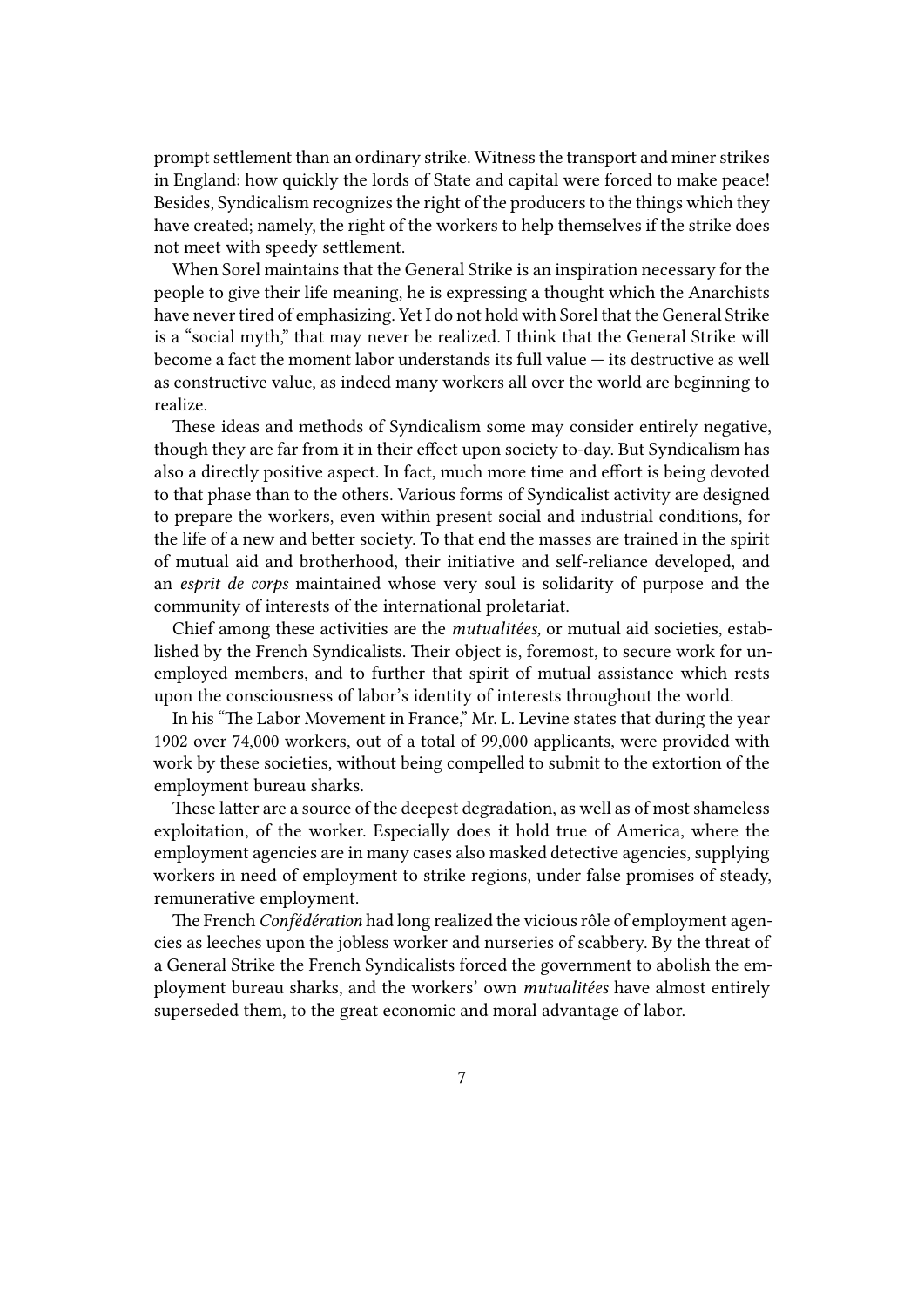Besides the *mutualitées,* the French Syndicalists have established other activities tending to weld labor in closer bonds of solidarity and mutual aid. Among these are the efforts to assist workingmen journeying from place to place. The practical as well as ethical value of such assistance is inestimable. It serves to instill the spirit of fellowship and gives a sense of security in the feeling of oneness with the large family of labor. This is one of the vital effects of the Syndicalist spirit in France and other Latin countries. What a tremendous need there is for just such efforts in this country! Can anyone doubt the significance of the consciousness of workingmen coming from Chicago, for instance, to New York, sure to find there among their comrades welcome lodging and food until they have secured employment? This form of activity is entirely foreign to the labor bodies of this country, and as a result the traveling workman in search of a job  $-$  the "blanket stiff"  $-$  is constantly at the mercy of the constable and policeman, a victim of the vagrancy laws, and the unfortunate material whence is recruited, through stress of necessity, the army of scabdom.

I have repeatedly witnessed, while at the headquarters of the *Confédération,* the cases of workingmen who came with their union cards from various parts of France, and even from other countries of Europe, and were supplied with meals and lodging, and encouraged by every evidence of brotherly spirit, and made to feel at home by their fellow workers of the *Confédération.* It is due, to a great extent, to these activities of the Synclicalists that the French government is forced to employ the army for strikebreaking, because few workers are willing to lend themselves for such service, thanks to the efforts and tactics of Syndicalism.

No less in importance than the mutual aid activities of the Syndicalists is the cooperation established by them between the city, end the country, the factory worker and the peasant or farmer, the latter providing the workers with food supplies during strikes, or taking care of the strikers' children. This form of practical solidarity has for the first time been tried in this country during the Lawrence strike, with inspiring results.

And all these Syndicalist activities are permeated with the spirit of educational work, carried on systematically by evening classes on all vital subjects treated from an unbiased, libertarian standpoint — not the adulterated "knowledge" with which the minds are stuffed in our public schools. The scope of the education is truly phenomenal, including sex hygiene, the care of women during pregnancy and confinement, the care of home and children, sanitation and general hygiene; in fact, every branch of human knowledge — science, history, art — receives thorough attention, together with the practical application in the established workingmen's libraries, dispensaries, concerts and festivals, in which the greatest artists and literati of Paris consider it an honor to participate.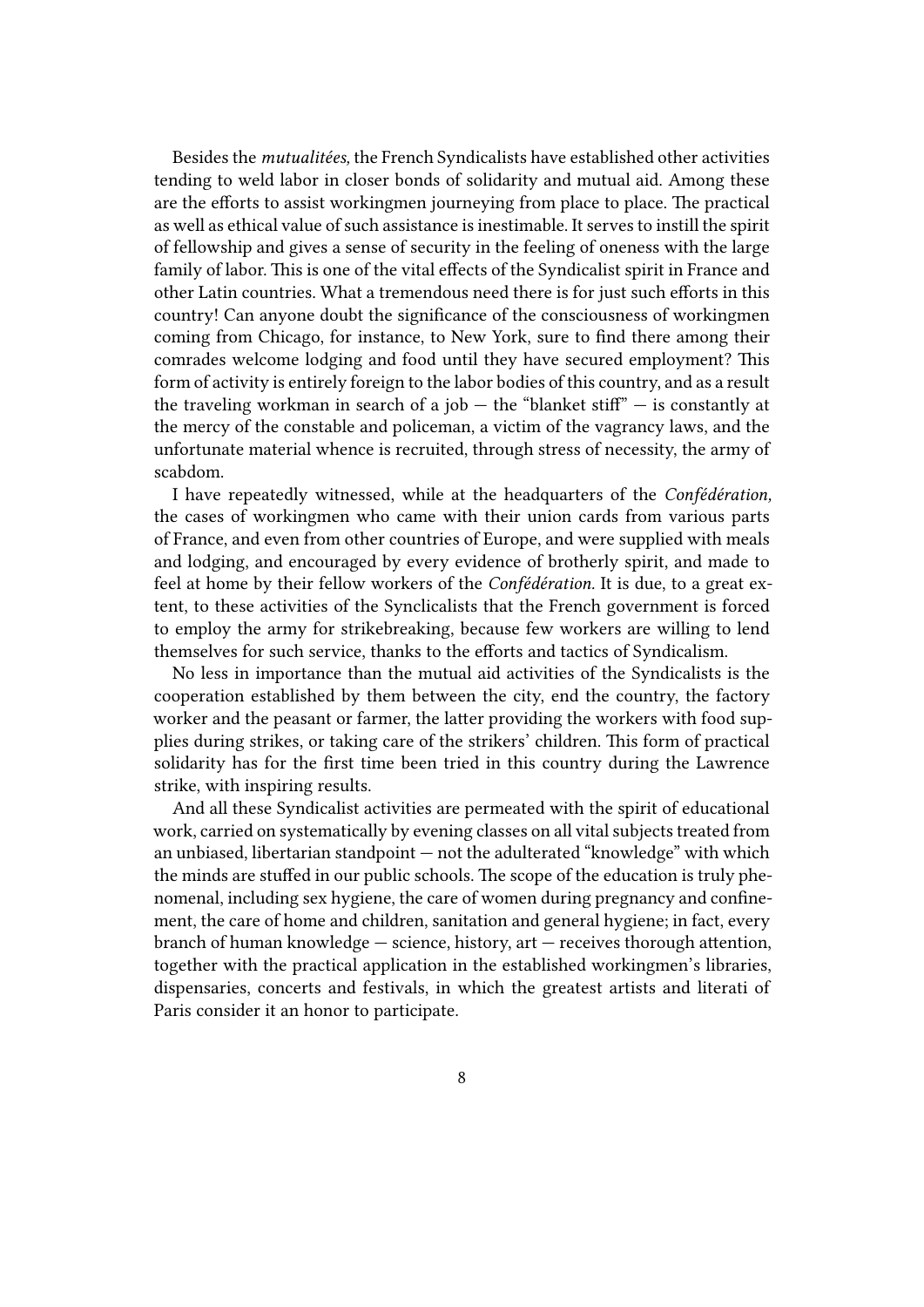One of the most vital efforts of Syndicalism is to prepare the workers, *now,* for their rôle in a free society, Thus the Syndicalist organizations supply its members with textbooks on every trade and industry, of a character that is calculated to make the worker an adept in his chosen line, a master of his craft, for the purpose of familiarizing him with all the branches of his industry, so that when labor finally takes over production and distribution, the people will be fully prepared to manage successfully their own affairs.

A demonstration of the effectiveness of this educational campaign of Syndicalism is given by the railroad men of Italy, whose mastery of all the details of transportation is so great that they could offer to the Italian government to take over the railroads of the country and guarantee their operation with greater economy and fewer accidents than is at present done by the government.

Their ability to carry on production has been strikingly proved by the Syndicalists, in connection with the glass blowers' strike in Italy. There the strikers, instead of remaining idle during the progress of the strike, decided themselves to carry on the production of glass. The wonderful spirit of solidarity resulting from the Syndicalist propaganda enabled them to build a glass factory within an incredibly short time. An old building, rented for the purpose and which would have ordinarily required months to be put into proper condition, was turned into a glass factory within a few weeks, by the solidaric efforts of the strikers aided by their comrades who toiled with them after working hours. Then the strikers began operating the glass-blowing factory, and their cooperative plan of work and distribution during the strike has proved so satisfactory in every way that the experimental factory has been made permanent and a part of the glass-blowing industry in Italy is now in the hands of the cooperative organization of the workers.

This method of applied education not only trains the worker in his daily struggle but serves also to equip him for the battle royal and the future, when he is to assume his place in society as an intelligent, conscious being and useful producer, once capitalism is abolished.

Nearly all leading Syndicalists agree with the Anarchists that a free society can exist only through voluntary association, and that its ultimate success will depend upon the intellectual and moral development of the workers who will supplant the wage system with a new social arrangement, based on solidarity and economic well-being for all. That is Syndicalism, in theory and practice.